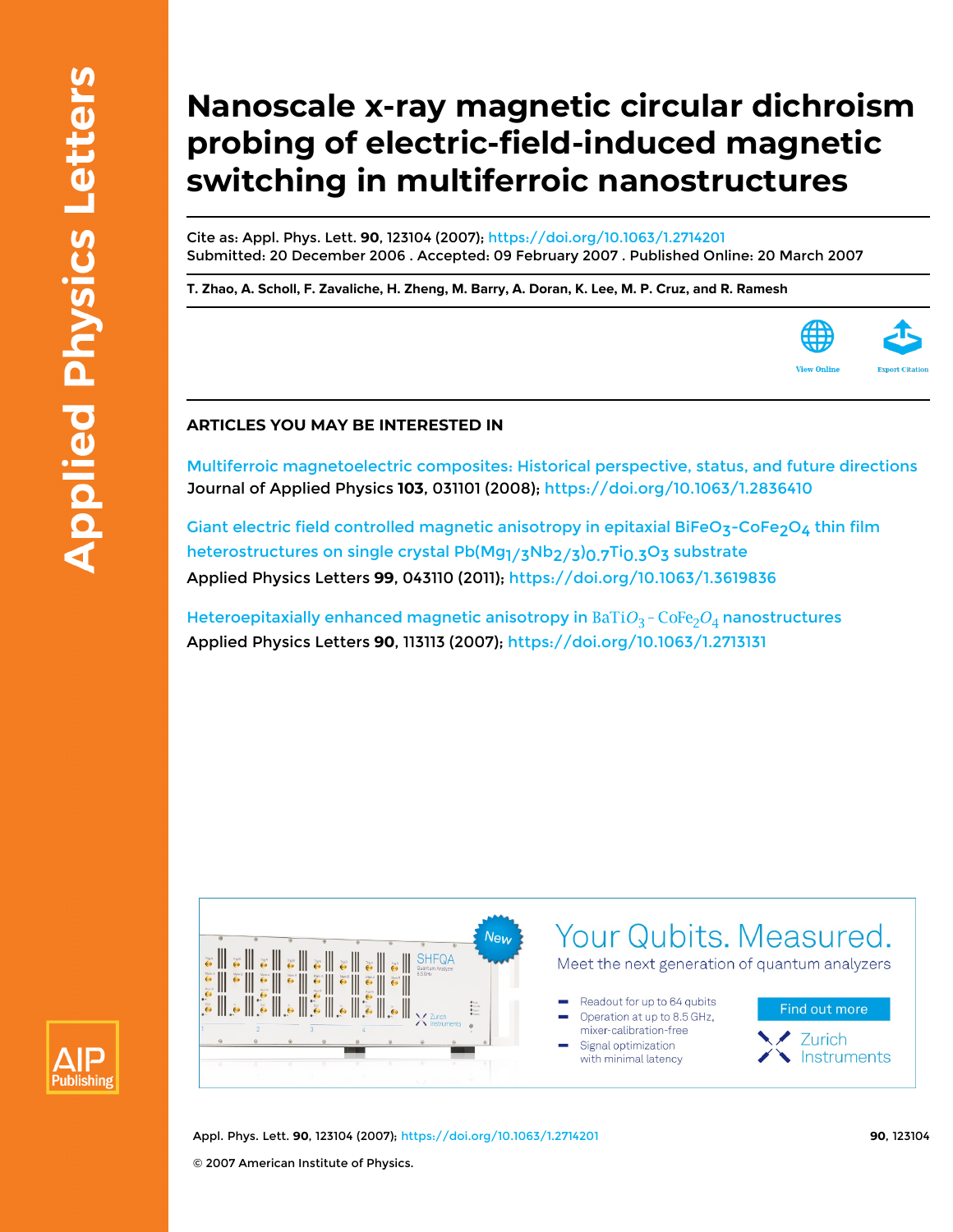# **[Nanoscale x-ray magnetic circular dichroism probing](http://dx.doi.org/10.1063/1.2714201) [of electric-field-induced magnetic switching in multiferroic nanostructures](http://dx.doi.org/10.1063/1.2714201)**

#### T. Zhao<sup>a)</sup>

*Department of Physics, University of California, Berkeley, California 94720 and Department of Materials Science and Engineering, University of California, Berkeley, California 94720*

#### A. Scholl

*Advanced Light Source, Lawrence Berkeley National Laboratory, Berkeley, California 94720*

#### F. Zavaliche, H. Zheng, and M. Barry

*Department of Physics, University of California, Berkeley, California 94720 and Department of Materials Science and Engineering, University of California, Berkeley, California 94720*

#### A. Doran

*Advanced Light Source, Lawrence Berkeley National Laboratory, Berkeley, California 94720*

#### K. Lee

*Department of Physics, University of California, Berkeley, California 94720 and Department of Materials Science and Engineering, University of California, Berkeley, California 94720*

#### M. P. Cruz

*Department of Physics, University of California, Berkeley, California 94720; Department of Materials Science and Engineering, University of California, Berkeley, California 94720; and Centro de Ciencias de la Materia Condensada, Universidad Nacional Autonóma de México, Km 107, Carretera Tijuana-Ensenada, CP 22800 Ensenada, Baja California, Mexico*

### R. Ramesh<sup>b)</sup>

*Department of Physics, University of California, Berkeley, California 94720 and Department of Materials Science and Engineering, University of California, Berkeley, California 94720*

Received 20 December 2006; accepted 9 February 2007; published online 20 March 2007-

The magnetic structure as well as its response to an external electric field were studied in ferrimagnetic  $\text{CoFe}_2\text{O}_4$  nanopillars embedded in an epitaxial ferroelectric BiFe $\text{O}_3$  film using photoemission electron microscopy and x-ray magnetic circular dichroism. Magnetic switching was observed in both Co and Fe magnetic sublattices after application of an electric field. About 50% of the  $\text{CoFe}_2\text{O}_4$  nanopillars were measured to switch their magnetization with the electric field, implying an elastic-mediated electric-field-induced magnetic anisotropy change. © *2007 American Institute of Physics.* [DOI: [10.1063/1.2714201](http://dx.doi.org/10.1063/1.2714201)]

Multiferroic materials blending magnetic and electric orders have become an exciting research topic in recent years due to the broad range of potential applications and the intriguing science behind the phenomenon. $1-9$  $1-9$  In previous works, we demonstrated the epitaxial growth of ferrimagnetic CoFe<sub>2</sub>O<sub>4</sub> (CFO) nanopillars embedded in a single crystalline ferroelectric  $BaTiO<sub>3</sub>$  or  $BiFeO<sub>3</sub>$  (BFO) matrix and observed an electric-field-induced magnetization switching in the BFO-CFO nanostructures.<sup>7[–9](#page-3-1)</sup> However, no quantitative magnetic information could be obtained. Also, the physical mechanism behind the observed magnetic switching by an electric field stayed unclear.<sup>8</sup> Moreover, bulk CFO shows an inverse-spinel structure and the magnetic Co and Fe atoms contribute differently to the ferrimagnetic behavior.<sup>10[,11](#page-3-5)</sup> It is therefore of great interest to study the contribution from each magnetic sublattice separately before and after an electrical poling. In this work, we quantitatively study the magnetic structure of a BFO-CFO nanocomposite by performing x-ray magnetic circular dichroism (XMCD)-based (Refs. [12](#page-3-6) and [13](#page-3-7)) photoemission electron microscopy (PEEM) (Ref. [14](#page-3-8))

measurements at beamline 7.3.1.1 at the Advanced Light Source.

A 300-nm-thick epitaxial film composed of ferrimagnetic CFO pillars embedded in BFO matrix, with a relative volume ratio of 35/65, was prepared by pulsed laser deposition (PLD) on a  $(001)$  oriented SrTiO<sub>3</sub> single crystal substrate with a 50-nm-thick conductive epitaxial  $SrRuO<sub>3</sub>$  layer deposited by PLD as well. Three-dimensional epitaxy as a consequence of complete phase separation was confirmed by x-ray diffraction and transmission electron microscopy.<sup>7[–9](#page-3-1)</sup> Piezoelectric force microscope (PFM), magnetic force microscope (MFM), and superconducting quantum interference device (SQUID) measurements confirmed the coexistence of ferroelectricity and magnetism in the nanostructure. The film was magnetized in an out-of-plane 20 kOe magnetic field, resulting in a predominant downward magnetization confirmed by MFM and SQUID. Then, an electric voltage of −12 V was applied in order to switch the ferroelectric polarization in the BFO matrix by scanning the PFM tip over a selected area ( $\sim 8 \times 8 \ \mu \text{m}^2$ ). Subsequently, XMCD measurements on individual pillars as well as on larger areas containing many pillars were performed in both poled and unpoled regions.

Figures  $1(a)$  $1(a)$  and  $1(b)$  show two absorption spectra acquired in an unpoled area using left and right circularly po-

<span id="page-1-1"></span><span id="page-1-0"></span>a)Present address: Seagate Research, 1251 Waterfront Place, Pittsburgh, PA 15222; electronic mail: tong.zhao@seagate.com

b)Electronic mail: rramesh@berkeley.edu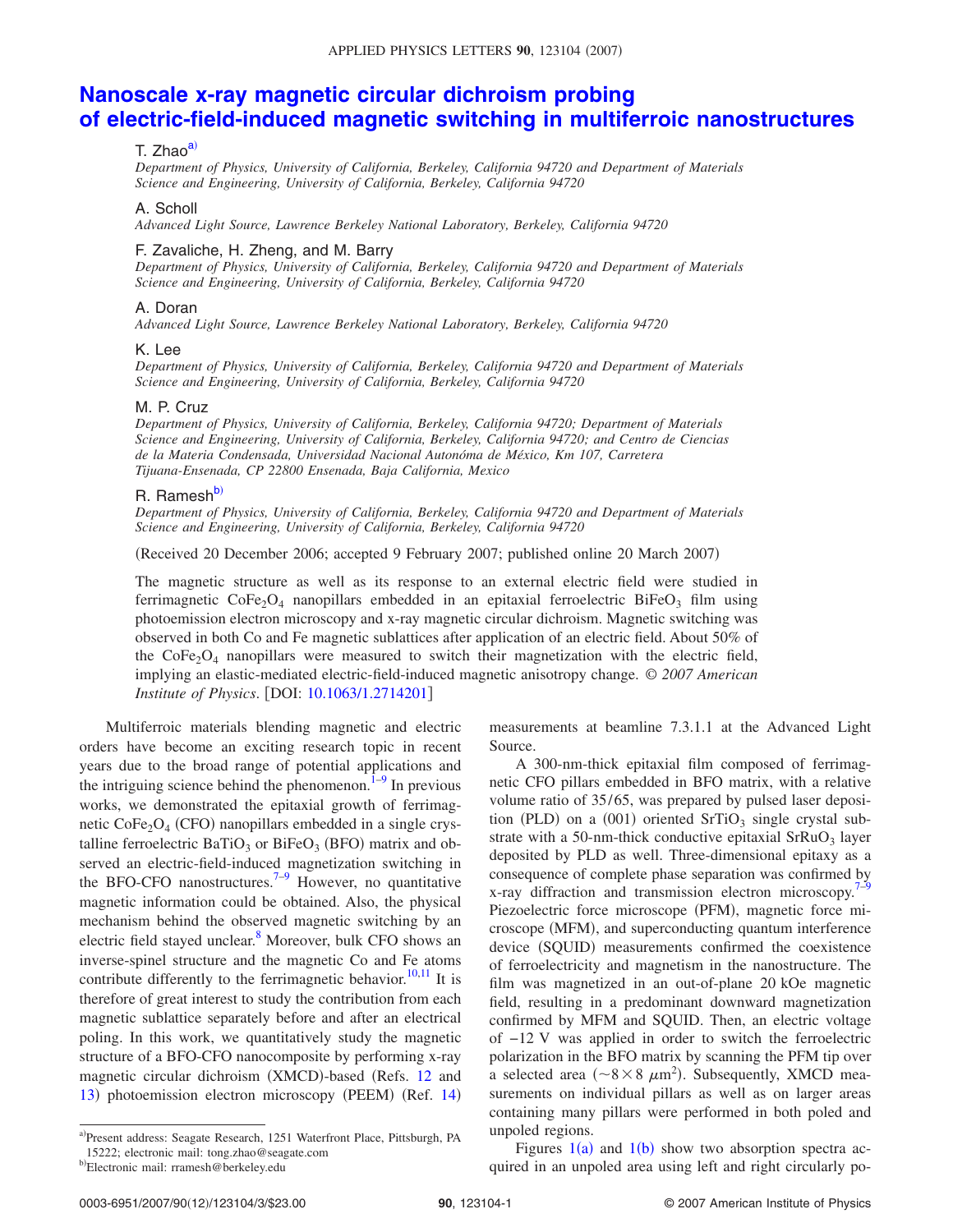<span id="page-2-0"></span>

FIG. 1. (Color online) (a) Co-edge and (b) Fe-edge x-ray absorption spectra. (c) Co-edge XMCD, (d) Fe-edge XMCD, and (e) Co element-contrast PEEM images. The scale bars in (c), (d), and (e) are  $2 \mu m$ .

larized x rays, in the vicinity of the Co *L* and Fe *L* edges, respectively (circular polarization  $\sim 75\%$ ). The difference between the two spectra in each figure is the magnetic dichroism, which is a measure for the magnetic moment of the corresponding species. The dichroism value is maximum at the  $L_3$  and  $L_2$  absorption peaks and changes sign between them.<sup>12</sup> PEEM images were taken at the  $L_3$  energy positions with right and left circular polarizations, respectively. Then, the PEEM data with right circular polarization were divided by the data with left polarization as shown in Figs.  $1(c)$  $1(c)$ for the Co edge and  $1(d)$  $1(d)$  for the Fe edge. Opposite magnetization states of different pillars lead to opposite dichroisms and thus opposite contrasts (black and white) in the PEEM images; the gray color indicates a nonmagnetic background from the BFO matrix. To ascertain that the dichroism contrast seen in Figs.  $1(c)$  $1(c)$  and  $1(d)$  originates from CFO nanopillars, two PEEM images were taken on the left shoulder of the Co *L*<sup>3</sup> peak with right and left circular polarizations, respectively. Then, the sum of the two images, as shown in Fig. [1](#page-2-0)(e), contains elemental contrast only. The dashed squares in the PEEM pictures outline an area electrically poled at  $-12$  $-12$  $-12$  V. The white areas in Fig.  $1(e)$  indicate the presence of Co (CFO pillars), while the black ones do not contain Co (BFO matrix). By comparing Figs.  $1(c)-1(e)$  $1(c)-1(e)$ , areas showing a magnetic contrast in Figs.  $1(c)$  $1(c)$  and  $1(d)$ correspond to areas containing Co in Fig.  $1(e)$  $1(e)$ , i.e., CFO pillars, which can be seen more clearly in Fig. [2.](#page-2-1) Figures  $2(a)$  $2(a)$ and  $2(b)$  $2(b)$  are zoomed-in images of Figs.  $1(c)$  $1(c)$  and  $1(e)$ , respectively, at an area on the poling-nonpoling border outlined by the solid boxes in Figs.  $1(c)-1(e)$  $1(c)-1(e)$ . The boxes with solid and dashed lines in Fig. [2](#page-2-1) indicate an unpoled and a

<span id="page-2-1"></span>

FIG. 2. (Color online) Enlarged Co-edge PEEM images in an area outlined by the solid boxes at the interface between poled and unpoled regions in Figs.  $1(c) - 1(e)$  $1(c) - 1(e)$ . (a) Magnetic information. (b) Chemical information. The scale bars are  $1 \mu m$ .

poled area, respectively. Individual CFO nanopillars can be seen clearly in all the PEEM images. In the XMCD PEEM images [Figs.  $1(c)$  $1(c)$ ,  $1(d)$ , and  $2(a)$  $2(a)$ ], only black dots can be seen in the unpoled area, indicating a uniform downward magnetization distribution, while both black and white dots can be seen in the poled area, indicating switching of some of the nanopillars.

Figures  $3(a)$  $3(a)$  and  $3(c)$  show Co and Fe dichroism spectra, obtained by subtracting absorption spectra acquired using left and right circularly polarized x rays, for seven individual CFO pillars marked by circles in the solid box in Fig.  $2(a)$  $2(a)$  in the unpoled area. The spectra were shifted along the *y* axis for clarity. Figures  $3(b)$  $3(b)$  and  $3(d)$  show Co and Fe dichroism spectra, averaged across an unpoled area marked by the solid box in Fig.  $2(a)$  $2(a)$ . An  $\sim 20\%$  dichroism was measured on individual pillars as well as on average over a large area, indicating a saturated Co magnetization in the unpoled CFO pillars. The area averaged dichroism of Fe is smaller than that on individual pillars because the Fe atoms in the BFO matrix contribute to the average absorption spectrum, but not significantly to the total magnetization since BFO is antiferromagnetically ordered.<sup>15</sup> In an ideal inverse-spinel structure,  $Co<sup>2+</sup>$  cations occupy half of the octahedral sites, while Fe<sup>3+</sup> occupy the other half and all tetrahedral sites. The spin orientation of the  $Fe<sup>3+</sup>$  atoms on the two spinel sites is opposite to each other as indicated by the two dichroism peaks with opposite polarities, labeled as  $Fe^{3+}$  Oct. and  $Fe^{3+}$  Tetr. in Fig.  $3(d)$  $3(d)$ . Interestingly, a third peak corresponding to the other half of the octahedral sites (labeled as  $Fe^{2+}$  Oct.) is also observed in the Fe dichroism spectra. Therefore, some of the  $Co<sup>2+</sup>$  are replaced by Fe<sup>2+</sup> at the octahedral sites, as was reported before.<sup>11,[16](#page-3-11)</sup>

Figures  $4(a)$  $4(a)$  and  $4(b)$  show the dichroism spectra at the Co edge obtained by the same method as in Fig. [3](#page-3-9) on CFO pillars in a poled area labeled by the dashed box in Fig.  $2(a)$  $2(a)$ . CFO pillars with opposite PEEM contrast were selected as shown in Fig.  $2(a)$  $2(a)$ . Figure  $4(a)$  $4(a)$  shows CFO with contrast opposite to those in the unpoled area, while Fig.  $4(b)$  $4(b)$  is for those with the same contrast. It is clear that the dichroism spectra have similar structures before and after the electrical